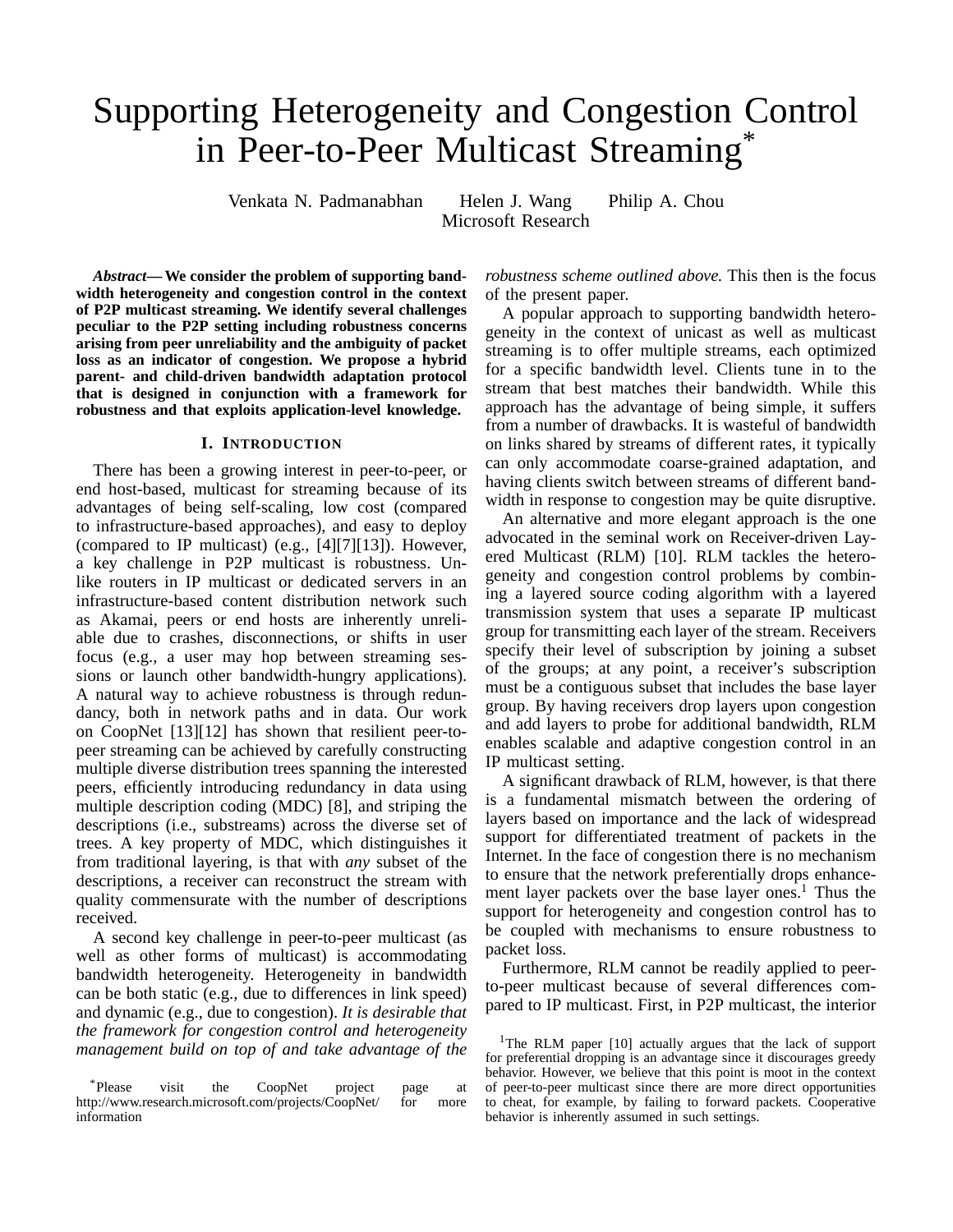nodes as well as the leaves of the multicast tree are receivers. When an interior receiver adapts the bandwidth usage on its incoming link, the effect on its downstream receivers must be taken into account. Second, in P2P multicast, receivers that are interior nodes may also need to adapt bandwidth usage on their outgoing links, as these may be bottlenecks. And finally, in P2P multicast, the interior nodes of the multicast tree are a dynamic set of end hosts rather than a set of dedicated routers. Hence packet loss seen by a receiver arises not only from congestion in the network at large, but also from the unreliability of its peers, tree dynamics, and local congestion. Hence, it is not always possible to reduce packet loss by shedding traffic. In some cases the more appropriate response is to switch from the current parent to a better one.

Motivated by the above considerations, we approach the problem as follows.

- 1) **Joint design of support for heterogeneity and robustness:** We design our adaptation scheme for heterogeneity in the context of a framework for robustness [13][12] that incorporates redundancy in network paths and in data. We use a *layered MDC* codec [6], which combines the robustness of MDC with the adaptability of layering.
- 2) **Hybrid parent- and child-driven adaptation:** Parents and children cooperatively determine the appropriate response to packet loss by exploiting path diversity to localize the cause of packet loss.
- 3) **Exploiting application-level knowledge for adaptation:** Both parents and children exploit their knowledge of the relative importance of the layered MDC substreams and the structure of the distribution trees to adapt to changing bandwidth in a way that minimizes the impact on the descendant nodes.

*The specific novel contributions of this paper are the adaptation protocol and the application of layered MDC in this context*. However, we believe that *our paper also makes a more general contribution by drawing attention to two observations*. First, it may often be advantageous to have the "routers" (i.e., the peers) in a P2P system use application-level knowledge to optimize performance, for example, by shedding less important data when there is congestion. There is no reason for the P2P nodes to simply mimic the "dumb" forwarding that IP routers do. Second, while network path diversity has been used in P2P systems for resilience [12] and for bandwidth management [4], it can also be exploited to give the peers greater visibility into the network using techniques such as tomography [3].

Before getting into layered MDC and our adaptation scheme, we briefly review our previous work on Coop-Net, which provides the framework we build on.

## **II. COOPNET BACKGROUND**

As mentioned in Section I, CoopNet [13][12] employs redundancy in both network paths and in data to make P2P streaming robust to peer unreliability and failures. Rather than use a single distribution tree as in traditional multicast, CoopNet constructs multiple, diverse distribution trees, each spanning the set of interested peers. The trees are diverse in their structures; for instance node *A* could be the parent of *B* in one tree but be its child in another. Our experiments have suggested that having 8 trees works well. To ensure diverse and bushy (i.e., high fanout) trees, each peer is typically made an interior node (i.e., a "fertile" node) in a few trees and a leaf node (i.e., a "sterile" node) in the remaining trees. In the extreme case, a peer may be fertile (and have several children) in just one tree and be sterile in the remaining trees.

Tree management in CoopNet is done by a centralized tree manager. Our discussion here is agnostic of how exactly tree management is done, and we do not discuss the specifics of how nodes join and leave trees, and find themselves new parents.

The stream is encoded using multiple description coding (MDC). The MDC substreams, or descriptions, are all of equal importance and have the property that *any* subset of them can be used to reconstruct a stream of quality commensurate with the size of the subset. This is in contrast to layered coding, which imposes a strict ordering on the layers; for instance, an enhancement layer is useless in the absence of the base layer or a previous enhancement layer. The flexibility of MDC comes at a modest price in terms of bandwidth (typically around 20%). It is important to note, however, that MDC is optimized for the expected packet loss distribution. If few or no losses are expected, then MDC would adapt by cutting down the amount of redundancy and the bandwidth overhead.

The descriptions generated by the MDC codec are striped across the diverse set of trees. This ensures that each peer receives the substreams over a diverse set of paths, which makes it quite likely that it will continue to receive the majority of the descriptions (and hence be able to decode a stream of reasonable quality) even as other peers experience failures.

In our earlier CoopNet work, we assumed that all peers received streams of the same bandwidth. Also, we did not consider how peers might respond to congestion. We turn to these issues next.

## **III. KEY QUESTIONS**

Our discussion of an adaptation framework for accommodating bandwidth heterogeneity and congestion control is centered around the following key questions:

1) How should the stream data be organized to enable peers to subscribe to just the portion that matches their current available bandwidth?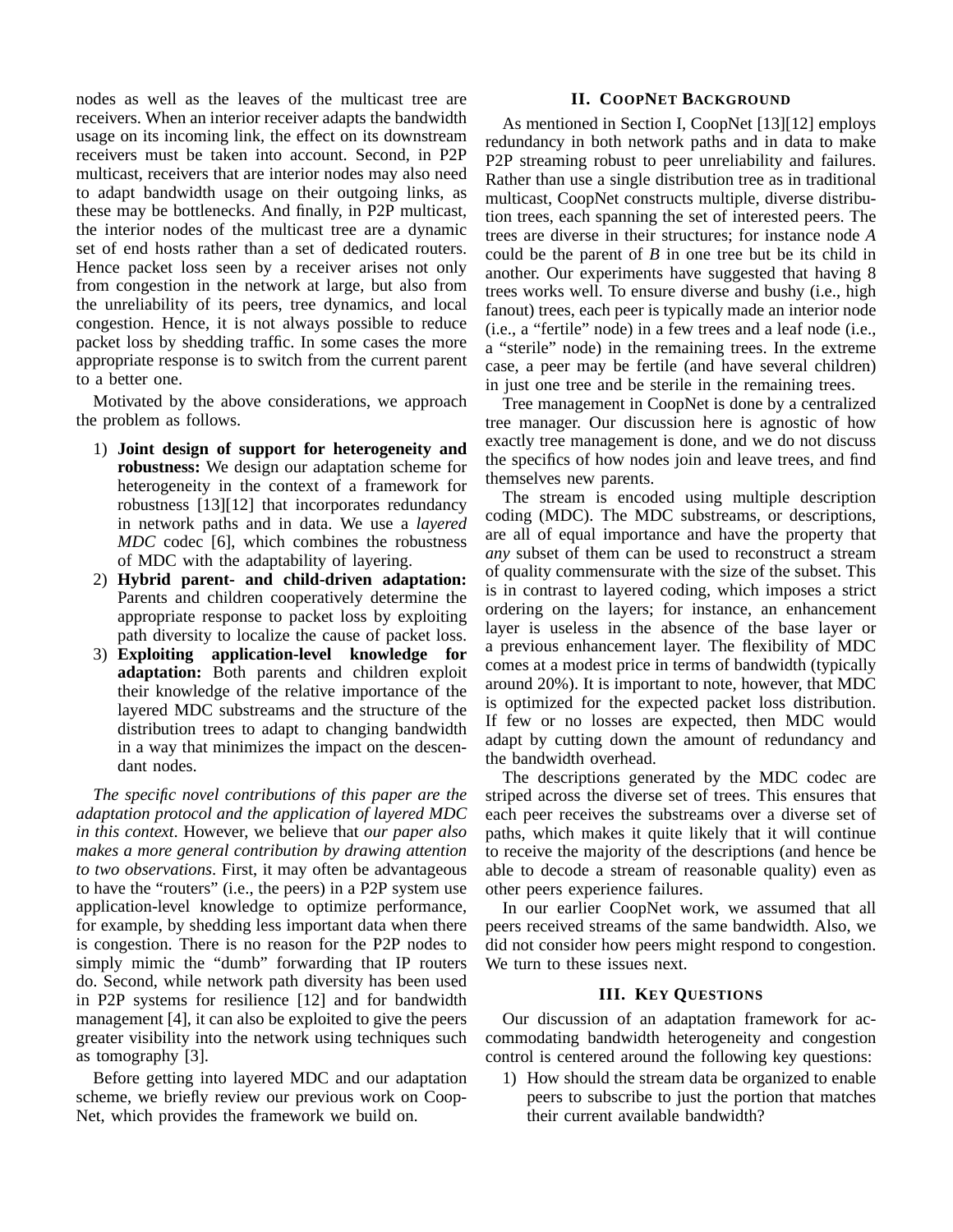- 2) How should peers respond to packet loss?
- 3) How should RLM-style adding and dropping of layers be done so that the impact on the other peers is minimized?

We discuss these questions in the sections that follow.

#### **IV. LAYERED MDC**

A particularly efficient and practical MDC construction uses layered coding and Forward Error Correction (FEC) as building blocks. Layered coding is used to prioritize the data, while FEC, such as Reed-Solomon encoding, is then used to provide different levels of protection for the data units. Determining the protection level for the data units is an optimization procedure that is based on both the importance of the data units and the packet loss distribution across *all* clients.

When the clients' bandwidths are heterogeneous, either due to different link capacities or dynamic network conditions, MDC becomes less efficient. A naive way of supporting heterogeneity is to treat descriptions just as layers are treated in RLM: dropping descriptions upon congestion and adding descriptions to see if additional bandwidth is available. However, this approach is inefficient since the MDC construction is optimized for the entire ensemble of (heterogeneous) clients. For highbandwidth clients, there is wasteful redundancy in the MDC, which unnecessarily degrades quality. For lowbandwidth clients, the redundancy would typically be insufficient to enable decoding the received stream.

In [6], we have developed a novel *layered MDC* scheme in which the descriptions are partitioned into layers. For our discussion here, we consider two layers, a base layer and an enhancement layer. The base layer descriptions are optimized for just the low-bandwidth clients. The enhancement layer descriptions are optimized for the high-bandwidth clients, while also providing additional protection for the less-protected data units in the base layer. This ensures that the more important data units have a higher probability of being successfully delivered over the best-effort Internet.

This layered MDC construction is clearly optimal for the low-bandwidth clients. Our experiments also indicate that high-bandwidth clients suffer a modest penalty of about 1.4 dB (in terms of distortion) compared to the case where all of the descriptions are optimized exclusively for the high-bandwidth clients. Thus layered MDC combines layering and robustness without sacrificing much in terms of efficiency.

In the context of P2P streaming with heterogeneous clients, the base layer alone is sent to the low-bandwidth clients while both the base and the enhancement layers are sent to the high-bandwidth clients. Clients adapt to dynamic fluctuations in bandwidth by adding/dropping descriptions in their current highest layer (or in the next layer above/below if the current layer is full/empty).

### **V. INFERRING THE LOCATION OF CONGESTION**

When a node experiences packet loss in its incoming stream, the appropriate response depends on the reason for the packet loss. As discussed in Section VI, if there is congestion near the node's incoming link, then the node should shed some incoming traffic, while if there is congestion near its parent's outgoing link, then the parent should shed some outgoing traffic, possibly destined for another node. The interesting question then is how a node can determine where congestion is happening. In our framework (Section II), each node receives substreams from multiple parents. Thus each node is in a position to monitor the packet loss rate of the substream from each parent. *This loss rate information from a diverse set of network paths can be used to infer the likely location of network congestion using techniques akin to network tomography [3].* If a child node experiences significant packet loss in most or all trees, it can reasonably conclude that the congestion is occurring at or close to its incoming link. Likewise, if a parent node receives packet loss indications from most or all of its children, it can reasonably conclude that congestion is occurring at or near its outgoing link.

To evaluate the efficacy of this heuristic, we conducted a simple simulation experiment. We generated a 1000 node topology using the BRITE topology generator [11]. We used the preferential connectivity model provided by BRITE (based on the work of Barabasi et al. [2]), which helps capture the power-law distribution of node degrees observed in practice. The resulting topology had 662 leaves (i.e., nodes with degree 1), which we treat as candidates for peers (parents or children). In each run of the experiment, we pick a child node and 16 parent nodes (corresponding to 16 distribution trees) at random. We compute the shortest path routes from the parent nodes to the child node. Each link contained in one of these shortest paths is independently marked as "congested" with a probability of 10%. The substream from a parent node to the child is assumed to suffer congestion if one or more links along the path is marked as congested; we simply term the parent as "congested" in such a case.

Likewise, the path from a potential parent (i.e., a leaf node in the topology other than the chosen parents and the child) to the child is considered to be congested (and hence prone to packet loss) if it includes a congested link; again, for ease of exposition, we term the potential parent as being "congested" in such a case.

Figure 1 shows the fraction of congested potential parents versus the fraction of congested current parents over 1000 runs of the experiment. The scatter plot shows the results of the individual runs while the solid line shows the mean. It is clear that when a large fraction (say over 75%) of a node's current parents are congested, it is also likely that a large fraction of its potential parents would be congested. This is so because congestion is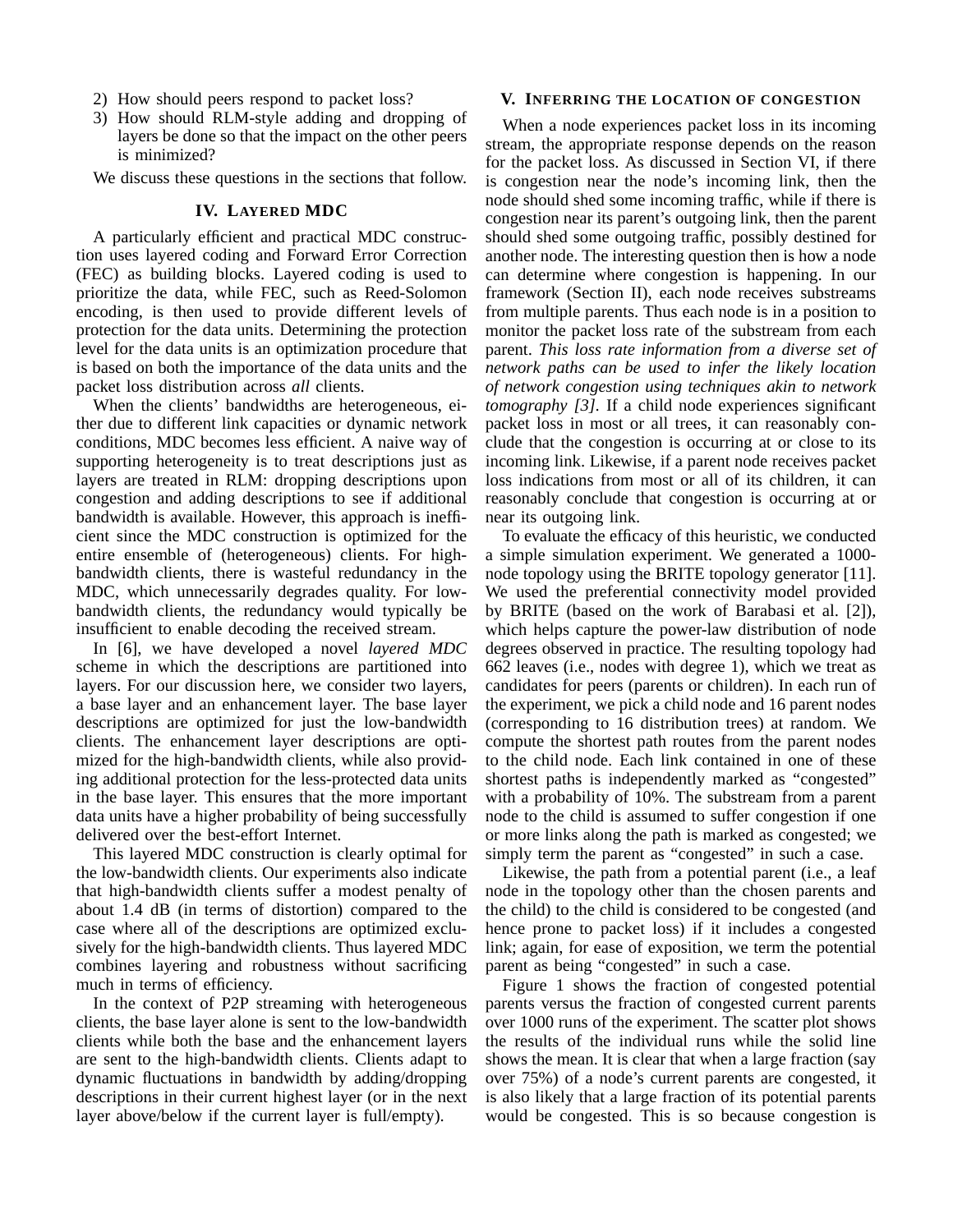

Fig. 1. Fraction of congested parents versus fraction of congested potential parents.

likely near the node's incoming link. In such a case, the node should shed incoming traffic to alleviate the congestion.

Conversely, the experiment also shows that if we swap the roles of parents and children, then when a large fraction of a node's children are congested, then there is the likelihood of congestion near the node's outgoing link. Thus, when a node receives packet loss indications from most or all of its children, it should shed outgoing traffic to alleviate the congestion.

Furthermore, *sharing of information between parents and children can lead to a more robust inference of the location of congestion*. For instance, consider a child that is unlucky to have several parents with congested uplinks.<sup>2</sup> The child can deduce that this is the case (and search for new parents) based on the knowledge of complaints that its parents are receiving from their other children. In the absence of complaint information from its parents, the child might have incorrectly concluded that the congestion is at its incoming link and hence proceeded to shed incoming traffic.

#### **VI. ADAPTATION PROTOCOL**

We now discuss our adaptation protocol. As outlined in Section IV, we assume that the stream has been coded into sets of descriptions corresponding to each of the base layer and one or more enhancement layers; each description is termed a "substream" here.

As in RLM, there are two aspects to the adaptation protocol: shedding traffic when there is congestion, and adding traffic when there isn't congestion. We discuss each of these in turn. Our emphasis is on pointing out the unique opportunities for optimization in a P2P setting.

## *A. Shedding traffic*

When congestion is encountered, the appropriate reaction depends on the location of the congested link(s). We consider three cases:

- 1) If congestion is at or near the outgoing link of a node, the node sheds outgoing traffic to alleviate the congestion. It does this by shedding children, who then have to look for new parents.
- 2) If congestion is at or near the incoming link of the node, the node sheds incoming traffic to alleviate the congestion. It does this by shedding parents. This entails also shedding any children that may have been receiving the now-discontinued substream(s).
- 3) If congestion is in the "middle", then the child node looks for new parents with a view to routing around or avoiding the point(s) of congestion.

We now turn to the interesting questions of how a congested parent picks children to shed and how a congested child picks parents to shed.

A congested parent preferentially sheds children that are receiving descriptions from the highest enhancement layer. Of such children, it preferentially sheds those that have no children or have few descendants in the tree of interest. (Recall from Section II that each peer is a leaf node in most of the trees.) The objective is to pick children that will be least affected by being orphaned because they are receiving substreams of the least importance from the congested parent and have few or no descendants dependent on them. Such *parentdriven* selective dropping results in better quality than a policy of randomly dropping packets across all children.

Likewise, a congested child preferentially sheds parents from whom it is receiving descriptions belonging to the highest enhancement layer. Of such parents, it preferentially sheds those that are sending it substreams for which it has no children or has few descendants. Such *child-driven* selective dropping likewise results in better quality than randomly dropping incoming streams.

*This hybrid parent- and child-driven congestion control scheme elegantly addresses a key difficulty in using layered coding in today's Internet*, viz., the mismatch between the prioritization of the layers and the lack of widespread support for service differentiation in the Internet.

## *B. Adding Traffic*

Receivers not only need to adapt to worsening network conditions but also need to probe for newly available bandwidth, if any. When a receiver has not experienced any loss for a threshold period of time, it carries out a *join experiment*, as in RLM, by subscribing to an additional description in the current highest layer or one in the next higher layer if all of the descriptions in the current highest layer are already being received.

<sup>&</sup>lt;sup>2</sup>This may happen in practice because congested links may be concentrated in the "last-mile" to/from peers rather than be spread uniformly throughout the network as in our simple experiment described above.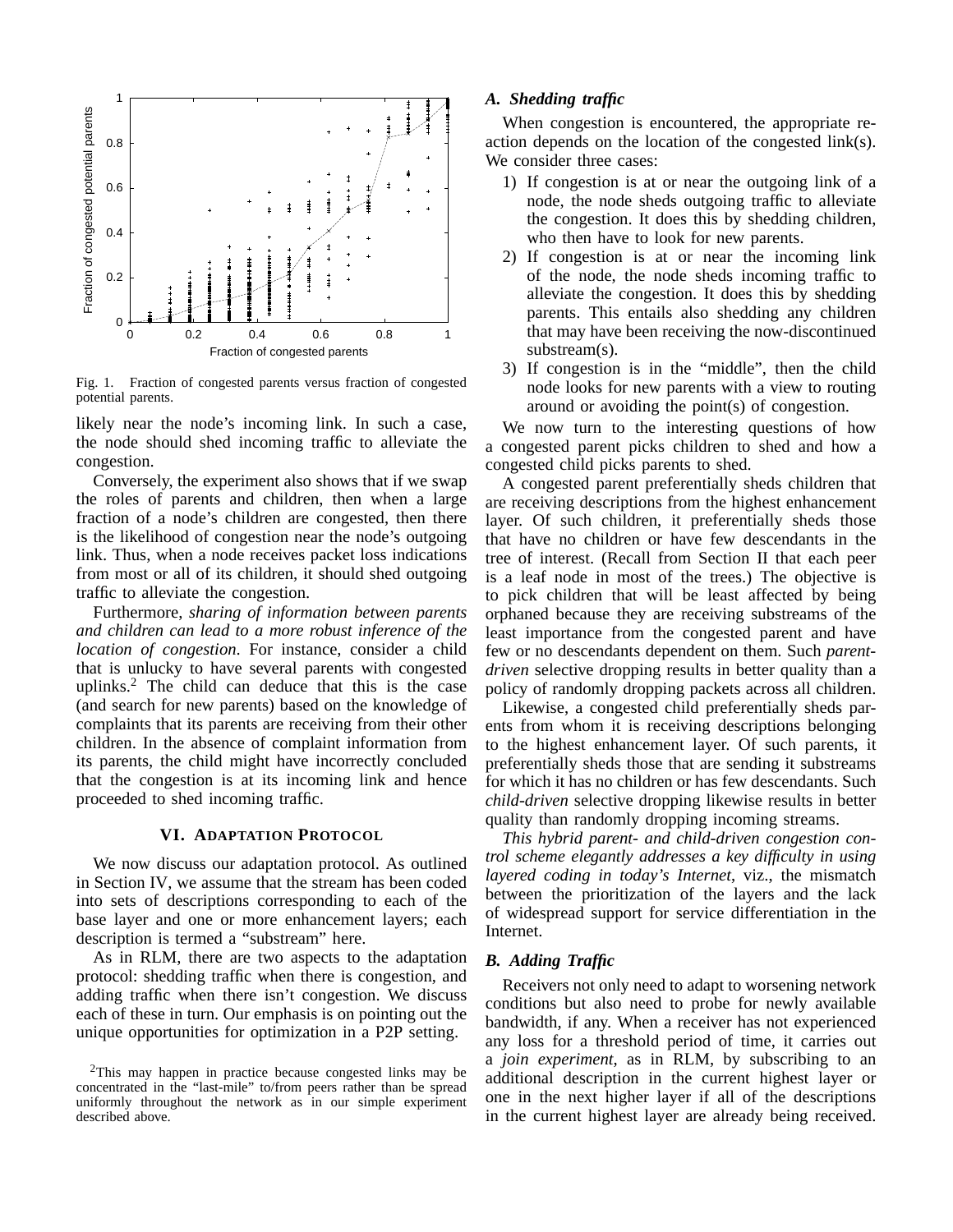Subscribing to the new description involves joining the corresponding tree.

There is always the danger that a join experiment "fails" because the additional traffic congests a link that was operating almost at capacity. Such an unsuccessful join experiment could lead to packet loss and quality degradation at the receiver as well as other nodes (in particular, its descendants). A key advantage of using layered MDC over plain layered coding is that its inherent redundancy limits the damaged caused by an unsuccessful join experiments. For our discussion here, we assume that subscribing to an additional description causes the loss of at most one description's worth of data (basically, the additional data can at worst displace an equal amount of data previously subscribed to). If the losses are confined to the same layer as the new description, then we are no worse off than before the join experiment because all descriptions in a layer are equally valuable. Even if losses are suffered in a lower and hence more important layer, the redundancy in layered MDC can typically help recover the affected layer.

In contrast, RLM with plain layered coding is far more susceptible to the deleterious effects of failed join experiments, in addition to the deleterious effects of random packet loss. This is because there is nothing to mask packet loss suffered by a lower and hence more important layer, which can then render all subsequent layers of received data useless and degrade quality significantly.

To evaluate this, we compared the impact of join experiments with plain layered coding (RLM) to those with plain multiple description coding (MDC). We set the total number of substreams to be the same in both cases: 32 (thin) layers with RLM, and 32 descriptions with MDC. We assumed that layers (respectively, descriptions) are independently lost with probability 10%, and that the MDC system is optimized for this loss probability. Figure 2 shows for the RLM system (with circles) and the MDC system (without circles) typical video quality (measured as PSNR in  $dB<sup>3</sup>$ ) as a function of the number of substreams to which a receiver is subscribed after performing the join in a join experiment. For the RLM system, even if the join succeeds (dotted line with circles), quality does not improve significantly since it is saturated at a low level due to the random packet loss frequently disrupting the more important layers; moreover, if the join fails (solid line with circles), quality falls even further. In contrast, for the MDC system, if the join succeeds (dotted line), quality is good for any number of substreams above 25, while if the join fails (solid line), quality remains the same as before the join. *Thus the loss resilience provided by MDC also enhances the robustness of congestion control.*





Fig. 2. Join Experiment for RLM vs. MDC: no collateral damage in MDC

#### **VII. RELATED WORK**

There has been much work following up on and improving on RLM [10]. There has been work on adjusting the rate of each layer dynamically and adding/dropping layers in a manner that is TCP-friendly [9]. In our work, we do not advocate a specific policy in this regard and could leverage this related work. There has also been work on replacing the "thick" RLM layers with "thin" layers (called "thin streams") to enable more fine-grained adaptation [14]. Since in our scheme we add/drop individual descriptions rather than entire layers, we enjoy the same benefits as thin streams and in addition also have the benefit of robustness.

In term of support for heterogeneity in P2P multicast streaming, we are aware of a couple of different approaches. In end system multicast [1], clients choose between separate (non-layered) low-bandwidth (100 Kbps) and high-bandwidth (300 Kbps) streams. In SplitStream [4], the stream is divided into substreams that are striped across multiple trees. The number of stripes that a host subscribes to is a function of its bandwidth. The focus is on accommodating static bandwidth heterogeneity rather than dynamic fluctuations caused by congestion. There has also been work on exploiting heterogeneity to improve the efficiency and scalability of P2P overlays by assigning a greater share of the work to the more resourceful peers [5]. This is an orthogonal problem to heterogeneity support and congestion control for data transmission over such P2P overlays.

#### **VIII. CONCLUSIONS**

In this paper, we have presented the design of a bandwidth adaptation protocol for P2P multicast streaming with several novel features. First, the adaptation protocol